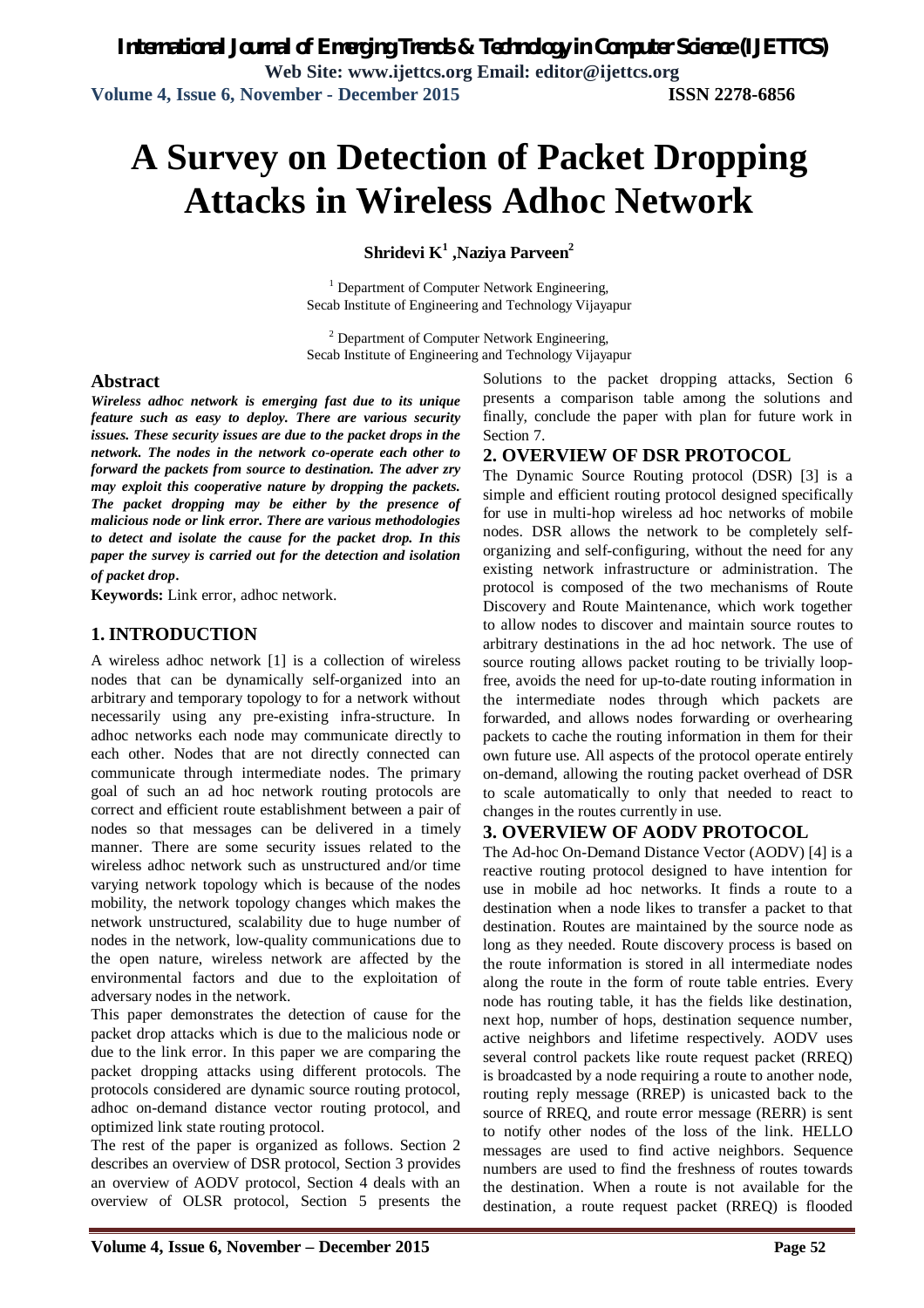#### **Volume 4, Issue 6, November - December 2015 ISSN 2278-6856**

throughout the network. The RREQ contains source address along with request ID is incremented each time the source node sends a new RREQ and identifies it uniquely. On receiving a RREQ packet, each node checks the source address and the request ID. If the node has already received a RREQ with the same pair of parameters the new RREQ packet will be discarded Otherwise the RREQ will be either forwarded (broadcast) or replied (unicast) with a RREP packet: once a RREP packet is received, the route is established . A source node may receive multiple RREP packets with different routes. It then updates its routing entries if and only if the RREP has a greater sequence number, i.e. fresh information. While transmitting RREQ packets through the network, each node notes the reverse path to the source. When the destination node is found, the RREP packet will travel along this path.

#### **4. OVERVIEW OF OLSR PROTOCOL**

An Optimized Linked State Routing (OLSR) [5] is an important proactive routing protocol designed for adhoc networks. It employs periodic exchange of messages to maintain topology information of the network at each node. Based on topology information each node is able to calculate the optimal route to a destination. In OLSR routes are immediately available when needed and the key concept of this protocol is the use of Multipoint Relays (MPR). Each node's selects the set of its neighbor nodes as its MPR. The nodes which are selected as MPR's are only responsible for generating and forwarding topology information. The core functionality of OLSR protocol includes neighbor sensing, multipoint relay selection, topology diffusion and routing table calculation.

### **5. SOLUTIONS TO THE PACKET DROPPING ATTACKS**

L.Buttyan and J.-Y Hubux [6] demonstrated a paper titled "Stimulating Cooperation in Self-Organizing Mobile Adhoc Networks". This is based on credit system which provides the incentives (nuglets) for co-operation or for the packets they forward and spend the credit to transmit their own packets. In this system nuglet counter and tamper proof hardware called security module is maintained. Nuglet counter to record the nuglets and security module prevents the counter from becoming negative or being modified. The secure module is required to ensure the withdraw or deposition of correct number of nuglets. There are two models for the payment of packet forwarding namely packet purse model and packet trade model. In the packet purse model the sender pays and thus loads the packet with a number of nuglets. Each intermediate node takes one nuglet when it forwards the packet. If there are no nuglets left at an intermediate node the packet is dropped. If there are nuglets left in the packet once it reaches the destination the nuglets are lost. In the packet trade model the destination pays for the packet. Each intermediate node buys a packet from the previous node and sells it to the next for more nuglets. Since charging the destination can lead to an overload of the network. This model leads to the loss of nuglets which

have to be re-introduced into the network by a central authority.

S.Marti, T.Giuli, K.Lai and M.Baker [7] proposed a paper titled "Mitigating Routing Misbehavior in Mobile Adhoc Network" where Reputation Based System is used to keep track of the quality of behavior of other node in an adhoc network. Basically reputation is a opinion formed on the basis of watching node behavior. Reputation can be calculated by direct observation and/or indirect observation of the nodes through route behavior, number of transmissions generated by the node, through acknowledgement message and by overhearing node's transmission by the neighboring nodes. The first goal for reputation system to be used in a network is to provide information to check whether a node is trustworthy or not. The second goal is to encourage nodes to behave in trustworthy manner. The drawback of this system is that neighborhood monitoring becomes complex in case of multi channel network. Neighboring nodes may be engaged in parallel transmission in different sectors thus unable to monitor their peers.

K.Liu, J.Deng P. Varshney and K. Balakrishnan [8] proposed a paper titled "TWO ACK: preventing selfishness in mobile ad hoc networks". Here the systems rely on acknowledgements to verify whether the packets are forwarded or not.2Ack system is proposed which is used to detect the misbehavior routing; it also checks the confidentiality of message in adhoc network. In this system the destination node of the next hop link will send back an acknowledgement to indicate that a packet has been received successfully. If 2ack time is less than the wait time and the original message contents are not altered at the intermediate nodes then a message is given to a sender that the link is working properly. If the acknowledgement time is more than the wait time then a message is sent to a sender that the link is misbehaving. At the destination the hash code will be generated and compared with sender's hash code to check the confidentiality of the message.

S.Zhong, J.Chen, and Y.R. Yang [9] proposed a paper titled "Sprite: A Simple, Cheat-proof, Credit Based System for Mobile Adhoc Networks" where credits are provided to the cooperative nodes. When a node receives a message it keeps a receipt of message, later the node reports the message to the credit clearance service (CCS) indicating that the message have been forwarded or received. Then ccs gives the charge and credit to each node involved in the transmission of message depending on the receipt of a message. Advantage is that it removes the use of security module and uses ccs. The drawback is that there is an excessive burden on sender which loses credit for forwarding of its message.

Rekha Kaushik and Jyoti Singhai [10] proposed a paper titled "MODSPIRITE: A Credit Based Solution to Enforce Node Cooperation in Adhoc Network". This system is a modification of SPIRITE system, Here a node when receives a message keeps receipt of the message. It then communicates with the cluster head which is responsible for credit and debit of charges to nodes when they receive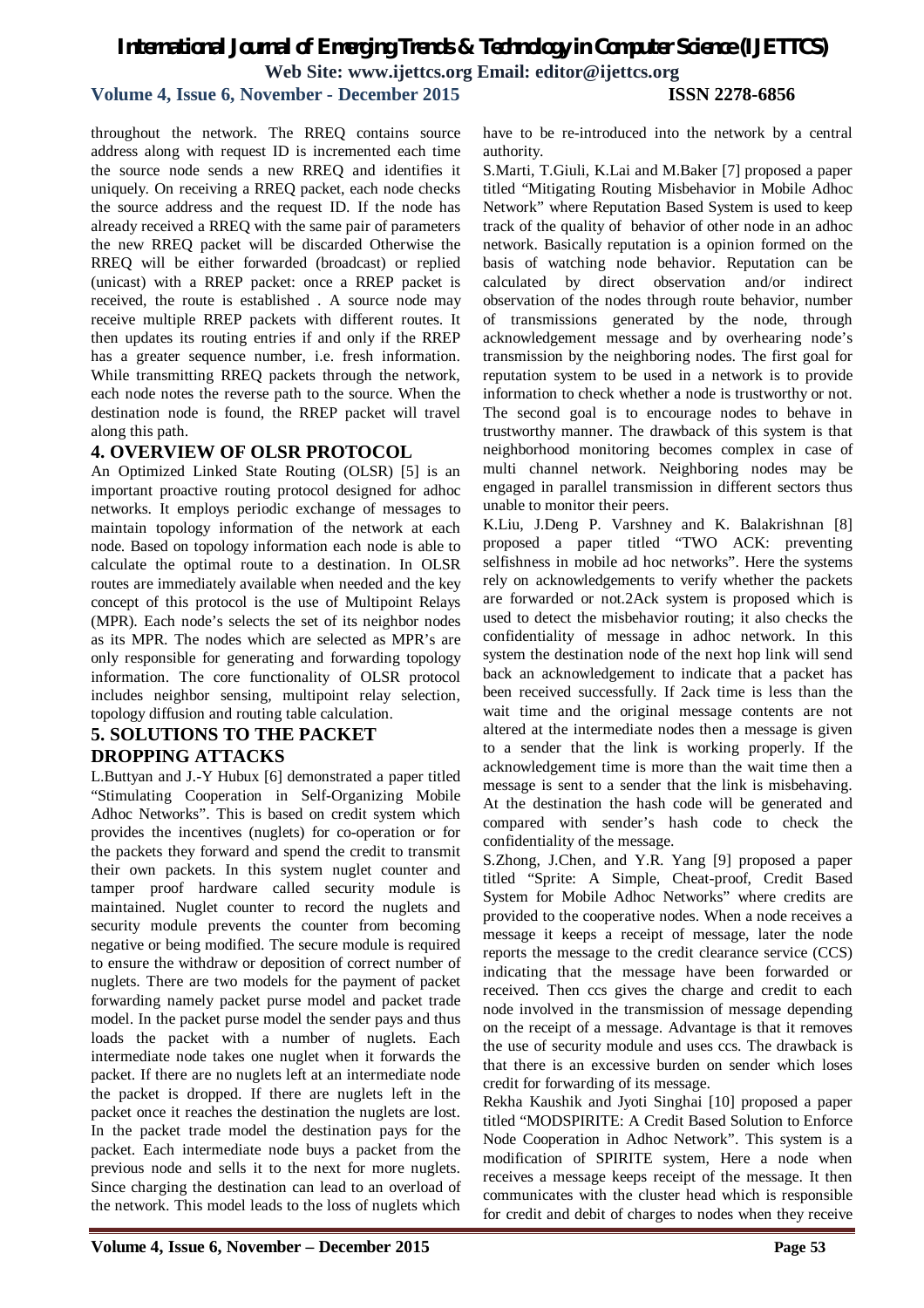#### **Volume 4, Issue 6, November - December 2015 ISSN 2278-6856**

or forward messages to other nodes in the network. Usage of cluster head reduces the burden of security module and CCS.

Bounpadidth, Hidehisa Nakayama, Nei Kato, Yoshiaki Nemoto and Abbas Jamalipour [11] described a paper titled "Analysis of Node Isolation Attack against OLSR based mobile adhoc networks". By using OLSR protocol information regarding neighbor node is obtained by broadcasting the hello message. This hello message performs the task of sensing the neighbor nodes and MPR selection process. A nodes hello message contains its own address, a list of its 1-hop neighbors and a list of its MPR set. Therefore by exchanging hello messages, each node is able to obtain the information about its 1-hop neighbor and can find out which node has chosen it as an MPR. In order to disseminate the topology information the node that were selected as MPR must generate a topology control (TC) message periodically. A nodes TC message contains a list of MPR selector set. Upon receiving TC message of all MPR nodes in the network. Each node learns all nodes MPR set and hence obtains the knowledge of the whole network topology. Based on this topology, the nodes are able to calculate routing table. Each entry in the table consists of destination address, next hop address, distance and nodes own address. The routing table's calculation is based on Dijkstra's algorithm for finding shortest path. The routing table is updated when a change is detected in 1-hop neighbor and 2-hop neighbor. It is recalculated in case of neighbor lost or 2-hop neighbor is created or removed. They have proposed a model called node isolation attack model where victim node is detected and isolated from the network by hearing hello message and TC message periodically. The victim node can only forward the fake hello message but it is unable to generate and forward TC message. The drawback is that it might not detect the attack which is launched by two consecutive nodes who work in collusion.

Rajendra Aaseri, Pankaj Choudhary and Nirmal Roberts [12] proposed a paper titled "Trust Value Algorithm: A Secure Approach against Packet Drop Attack in Wireless Adhoc Network". They have proposed an algorithm called Trust Value Algorithm and the protocol used is AODV. This protocol is used to establish the path between source and destination. The trust value algorithm includes three phases namely Initialization, Updating of trust values, Isolating the packet drop from the network. Initially the trust values of all the participating nodes are kept zero and the threshold value is kept 100 and assumption is made 1 trust value = 10 packets dropped. If the packets are correctly transmitted from one node to another then respective nodes trust value is incremented by 1, if the packets are dropped or delayed then the trust value is decremented by 1, if the trusted value of a particular node is less than the threshold trust value then the particular node is treated as malicious node. If the trusted value of a particular node is greater than the threshold value then the node is treated as legitimate node. This reduces the packet drop ratio which results in low false positive rates which leads to the improved security of wireless adhoc network.

K.Urmila Vidhya and Mohan Priya [13] proposed a paper titled "A Novel technique for defending routing attacks in OLSR MANET". They have used the method which uses the hop-information table, 2-hop request and 2-hop reply. The hop information table consists of hello message, sender and its 2-hop neighbors, if a malicious node sends the false hello message to its neighbor node the neighbor node checks their hop information table and verifies whether that node belongs to its table. if not, the node adds it in backlist and discards its hello message.

Bobby Sharma Kakoty, S.M.Hazarika and N.Sarma [14] proposed a paper titled "NAODV – Distributed packet dropping attack detection in MANETs". In this paper, detection and isolation of malicious node is based on Trust level of the nodes. Trust levels of the nodes are dynamically updated based on their qualitative participation in detection of malicious nodes. Upon detection, message will be distributed amongst the nodes in terms of alarm to avoid the malicious nodes for packet forwarding, in this paper the local agent runs on each node to detect packet drop attacks locally, then these agents will collaborate with other agent to confirm packet drop attack in the network. In this the detection of malicious packet dropping is done in distributed cooperative way and after confirmation only it will generate an alarm to avoid malicious node for further packet forwarding. Hence false positive rate will be less. The advantage is that it does not consumes much time for route discovery and there is not so much complex security measures during route discovery, so it delivers more packets in specified time, this implies more throughputs.

Ms Deepa Athawale and Dr Lata Ragha [15] proposed a paper titled "Secure AODV against control packet dropping attack". In this paper they have proposed a solution to monitor, detect and isolate control packet droppers. This solution deals with both the directed and broadcast control packets. For monitoring directed control packets they have used time based solution, redemption strategy for judgment, reputation based approach for isolation applicable to both directed and broadcast control packets. SAODV takes extra time for computation and verification of security fields during route discovery process. Moreover it always prefers the safest path instead of shortest path. This consumes some extra time since throughput depends on the total number of packets delivered in specified time hence it will come down. SAODV is not designed to resist the packet dropping attacks. It provides cryptographic support to secure routing protocols and it shows vulnerabilities to packet drop attacks.

C.Senthil Kumar, N. Kamaraj and S.Rakesh Kumar [16] demonstrated a paper titled "Mitigating of Black hole attack using Trusted AODV". They have proposed a an algorithm called trusted value algorithm. When node sends the data packet to its neighbor node first it will store the source Id, destination ID, sequence number and the data, if the next node is a malicious node then it will alter the contents and forwards it to the neighbor node or dump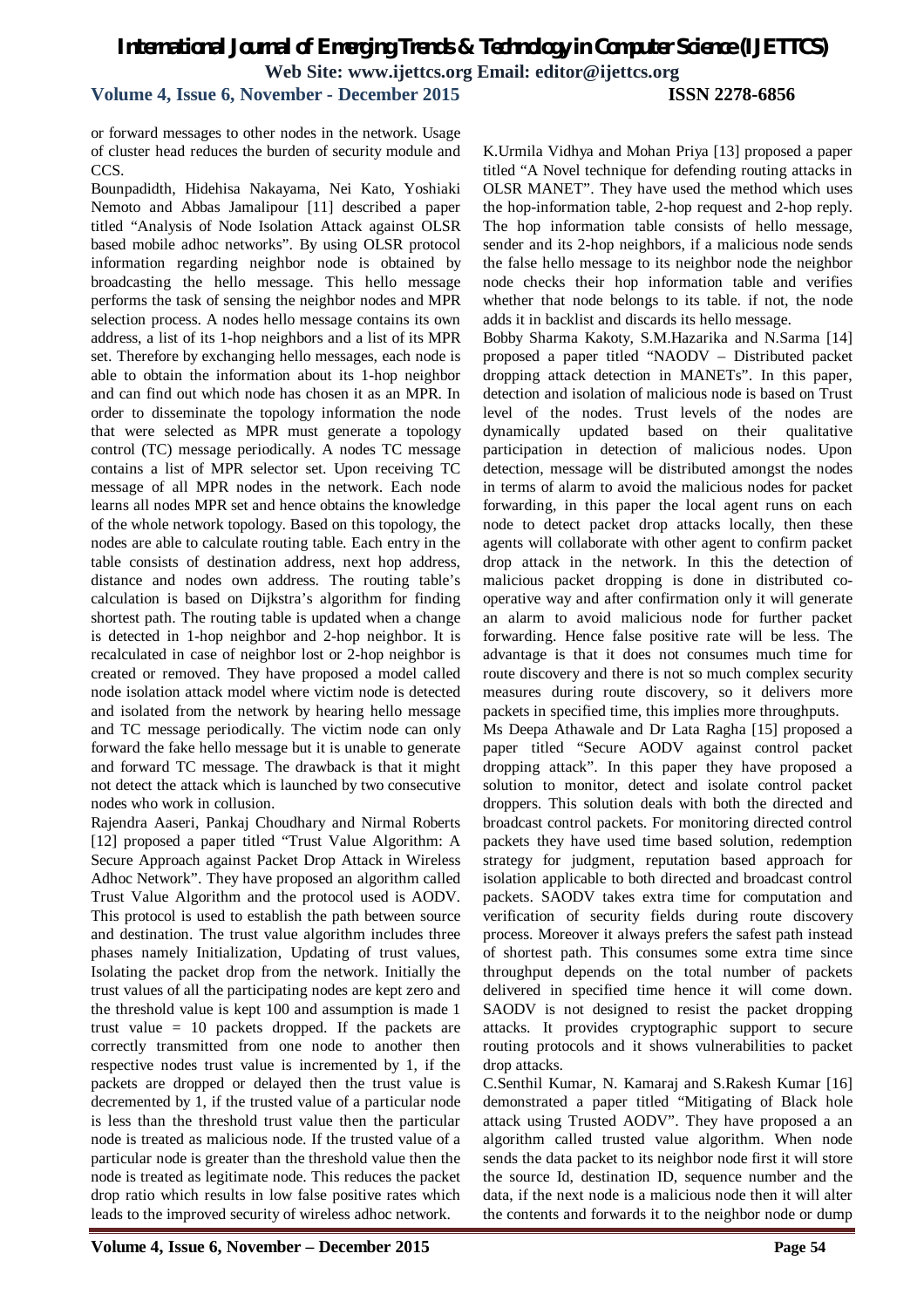## **Volume 4, Issue 6, November - December 2015 ISSN 2278-6856**

the packets. The proposed algorithm will verify whether the sequence number of rebroadcasted route request is equal to the sequence number of same route request that is stored in the routing table of current node. If the sequence number is different then it analyses the nature of identified suspicious node by calculating their trust values and packet drop ratio. If results are not satisfactory then that node is considered as the malicious node. TAODV increases the reliability of packet delivery because this protocol computes the trust values of each node and allows only the trusted nodes to get involved in the routing process.

#### **6. COMPARISON OF VARIOUS SOLUTIONS TO PACKET DROP ATTACKS**

The various solutions to the packet drop attacks proposed by several authors are analyzed and a comparison is made based on some parameters as depicted in table 1.

#### **7. CONCLUSION**

In this paper, the various methods to detect and isolate packet drops have been proposed using the various protocols such as dynamic source routing (DSR), Adhoc on-demand distance vector(AODV), optimized link state routing(OLSR). These methods are advantageous but still not reliable. Some of the disadvantages are unable to detect the attacks in collusions, reduced throughput and excessive burden on sender. In future effective methods can be designed to overcome the above mentioned disadvantages.

| <b>Table 1:</b> Comparision of various solutions to packet drop attacks                             |                                                                                                              |                                        |                     |                                                                                          |                                                                                    |  |  |  |
|-----------------------------------------------------------------------------------------------------|--------------------------------------------------------------------------------------------------------------|----------------------------------------|---------------------|------------------------------------------------------------------------------------------|------------------------------------------------------------------------------------|--|--|--|
| <b>AUTHOR</b>                                                                                       | <b>TITLE</b>                                                                                                 | <b>METHODOLOGY</b>                     | <b>PROTOCO</b><br>L | <b>ADVANTAGE</b>                                                                         | <b>DISADVANTA</b><br><b>GE</b>                                                     |  |  |  |
| L.Buttyan and<br>J.-Y Hubux                                                                         | Stimulating<br>Cooperation in Self-<br>Organizing<br>Mobile<br><b>Adhoc Networks</b>                         | Credit Based System                    | <b>DSR</b>          | Security<br>Module<br>prevents<br>counter<br>from being negative<br>or being modified    | Security module<br>is too expensive<br>to integrate                                |  |  |  |
| S.Marti,<br>T.Giuli, K.Lai<br>and M.Baker                                                           | Mitigating<br>Routing<br>Misbehavior<br>in<br>Adhoc<br>Mobile<br><b>Network</b>                              | Reputation<br><b>Based</b><br>System   | <b>DSR</b>          | It<br>provides<br>the<br>information to check<br>whether a node is<br>trustworthy or not | It might not detect<br>the misbehaving<br>node<br>in<br>ambiguous<br>collision     |  |  |  |
| K.Liu, J.Deng<br>Varshney<br>Р.<br>$\quad$ and<br>$\mathbf{K}_{\cdot}$<br>Balakrishnan              | TWO<br>ACK:<br>preventing<br>selfishness in mobile<br>ad hoc networks                                        | Acknowledgement<br><b>Based System</b> | <b>DSR</b>          | Reliable,<br>Improves<br>Performance                                                     | ack_time<br><b>If</b><br>>wait_time then<br>Link<br>is<br>misbehaving              |  |  |  |
| S.Zhong,<br>J.Chen,<br>and<br>Y.R. Yang                                                             | Sprite:<br>A<br>Simple, Cheat-<br>proof, Credit<br>Based<br>System for Mobile<br><b>Adhoc Networks</b>       | Credit Based System                    | <b>DSR</b>          | Removes<br>Security<br>Module Uses CCS                                                   | <b>Excessive Burden</b><br>on sender                                               |  |  |  |
| Rekha Kaushik<br>and<br>Jyoti<br>Singhai                                                            | MODSPIRITE:A<br>Credit<br><b>Based</b><br>Solution to Enforce<br>Node Cooperation in<br><b>Adhoc Network</b> | Credit Based System                    | <b>DSR</b>          | Usage of cluster head<br>reduces the burden                                              | It is for limited<br>of<br>number<br>intermediate<br>nodes<br>in<br>the<br>network |  |  |  |
| Bounpadidth,<br>Hidehisa<br>Nakayama, Nei<br>Kato, Yoshiaki<br>Nemoto<br>and<br>Abbas<br>Jamalipour | Analysis<br>Node<br>of<br>Isolation<br>Attack<br>against OLSR based<br>mobile<br>adhoc<br>networks           | Node isolation attack<br>model         | <b>OLSR</b>         | <b>High Throughput</b>                                                                   | Not detects<br>the<br>attacks<br>in<br>collusions                                  |  |  |  |
| Rajendra<br>Aaseri, Pankaj<br>Choudhary and<br>Nirmal                                               | Value<br>Trust<br>Algorithm: A Secure<br>Approach<br>against<br>Packet Drop Attack                           | Trust value algorithm                  | <b>AODV</b>         | Reduces the packet<br>drop ratio                                                         |                                                                                    |  |  |  |

#### **Table 1:** Comparision of various solutions to packet drop attacks